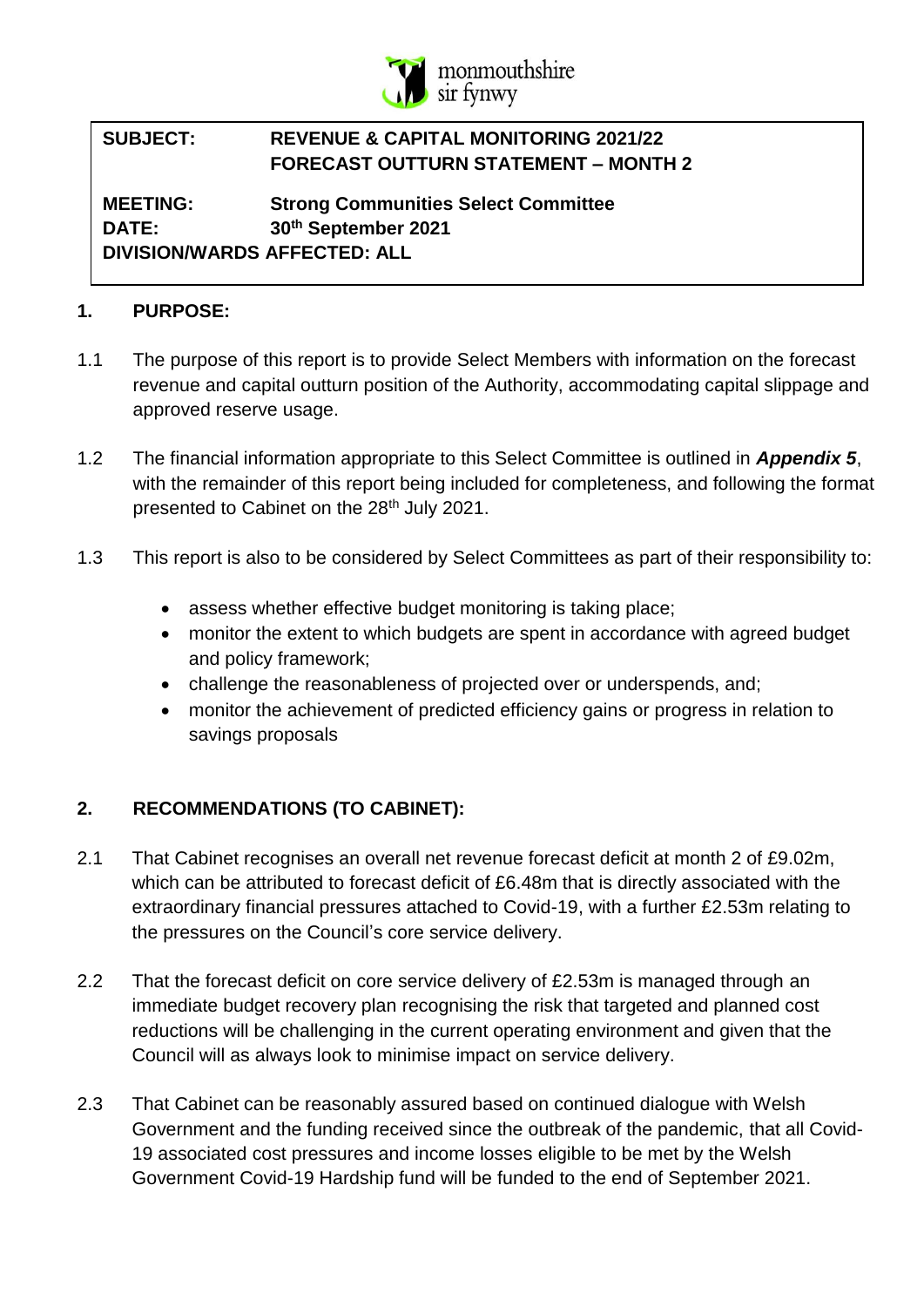- 2.4 That Cabinet note that there remains significant Covid-19 related cost pressures and income losses forecast after the end of September 2021 of approximately £2.5m which presently have no funding commitment from Welsh Government. The Council prudently set aside reserve funding at the end of 2019/20 and 2020/21 totalling £2.6m for specific Covid-19 related pressures which were yet to materialise and in the event that funding commitments from Welsh Government fall short of meeting the additional expenditure and income losses incurred. Given the Councils comparatively low level of reserve cover, and the financial challenges over the medium term and beyond, recourse to this funding should be seen as an absolute last resort after exhausting all other alternative possibilities.
- 2.5 Whilst the Council is grateful for the funding commitments made to date by Welsh Government through the Covid-19 Hardship fund to the end of September 2021, Cabinet will look to make strong representations to Welsh Government for further clarity on funding for the ongoing pressures post September both in the form of continuing to respond to the direct impact of the pandemic but just as importantly, the wider and longer lasting indirect impact of the pandemic on Council services, particularly where this is now becoming evident in the areas of Homelessness, Children's services, Adult social care and Children's additional learning needs.
- 2.6 That Cabinet recognise the ongoing risk of the awaited outcome of pay negotiations for both teaching and non-teaching staff and that this will present a further pressure if pay awards are over and above the 1% budgeted for. Current indications are that we will see at the very least a 1.75% increase in pay for teachers with effect from September 2021, and a full year effect of at least a 1.5% increase in non-teaching staff. Welsh Government have been clear that no compensating funding is anticipated and given that the Minister confirmed via the final settlement that this already took into account any subsequent pay award.
- 2.7 Cabinet recognises the extraordinary nature of the current Council operating environment as a result of the pandemic and accepts that it will be some time until the wider and lasting impact on service delivery fully establishes itself.
- 2.8 That Members note the forecast 95% delivery of the budgeted mandated savings as detailed in *appendix 3* and as agreed by full Council previously and the implicit remedial action/savings included in the financial outturn to compensate for circa 5% savings (£229k) reported as delayed or unachievable by service managers.
- 2.9 Cabinet notes the extent of forecast movements in Schools reserve usage contained in *appendix 1* which is informed and driven by the school investment plans that were supported by the significant and unprecedented late grant support provided by Welsh Government to schools at the end of 2020/21.
- 2.10 Cabinet considers the forecast capital outturn spend of £79.2m as outlined in *appendix 1*, noting the difficulties in forecasting capital expenditure plans so early in the financial year and the probability that slippage will materialise as the year progresses due to the ongoing restrictions and impact in relation to Covid-19.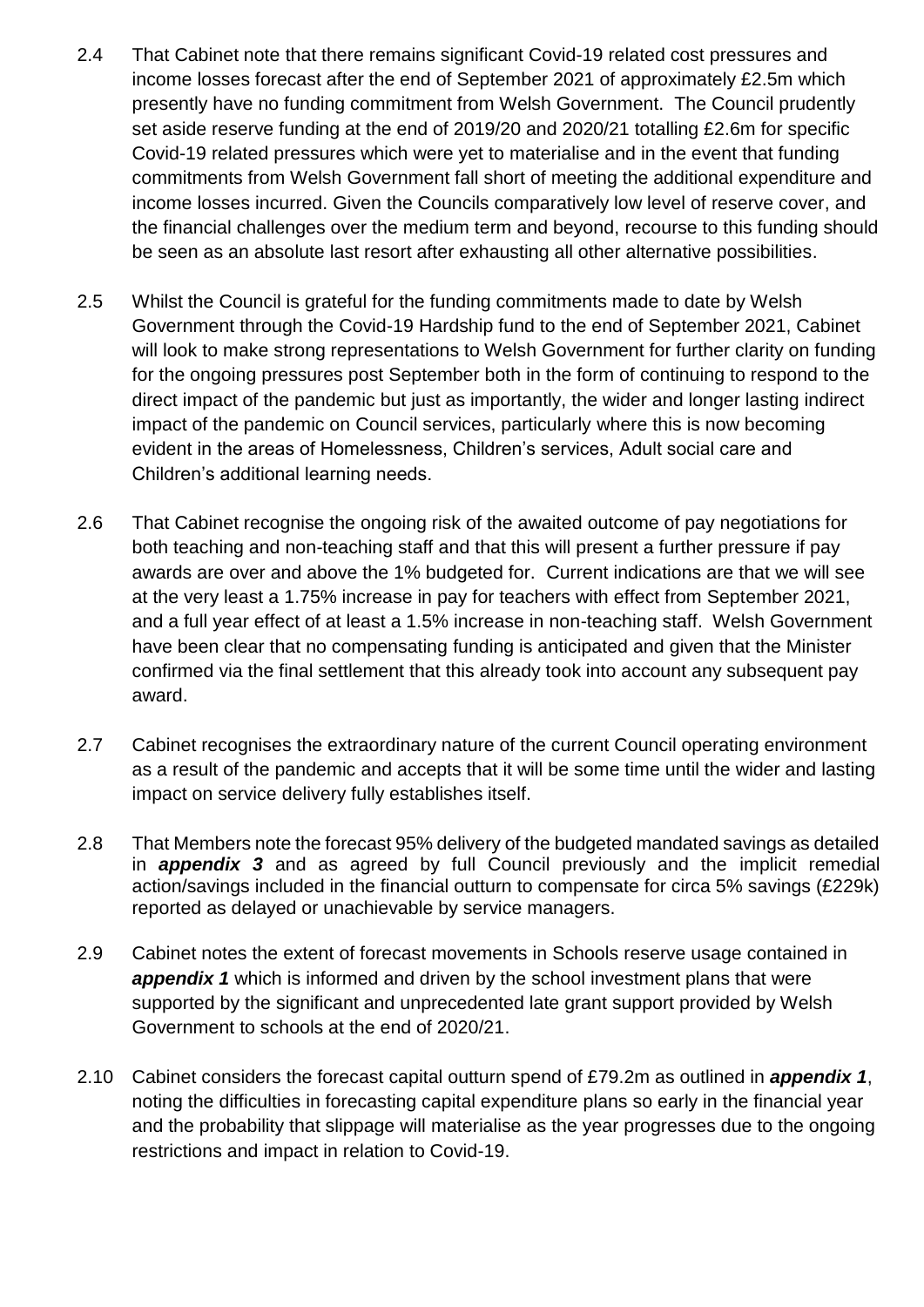2.11 That Cabinet approve the Capital budget revisions as listed in *appendix 4* to this report resulting from the notification of external capital grant awards to the value of £3.58m.

# **3. KEY ISSUES:**

### 3.1 **Assessing the financial impact of the pandemic on the Council**

- 3.2 The 2021/22 budget was set against the backdrop of an unprecedented period of uncertainty, both in Local Government and in the wider context. The Covid-19 pandemic continues to have a major impact on all local authorities and wider public services across Wales. From a financial perspective, the response to the pandemic has required the Council to incur significant additional expenditure, for example, costs relating to infection control measures, safeguarding the public and employees and support for elderly and vulnerable residents. In addition, income losses have also been substantial, during the period where services either have been closed or have experienced significant reductions in demand or footfall due to restrictions in place.
- 3.3 The Council has been given clear commitments of the proposed Welsh Government support to meet the Covid-19 pressures and significantly the announcement of further funding for local authorities via the Local Government Covid-19 hardship fund to the end of September 2021. Cabinet can be reasonably assured that all such Covid-19 related pressures will be funded during this period.
- 3.4 *Table 1* below indicates a total forecast net over spend for the Council at year end of £9.02m and how this variance is broken down into that due to core service delivery and that relating directly to the response to the pandemic.

| <b>Directorate</b>                                             | <b>Total</b> | Of which    | Of which due | Of which due |  |
|----------------------------------------------------------------|--------------|-------------|--------------|--------------|--|
|                                                                | forecast     | due to core | to Covid-19  | to Covid-19  |  |
|                                                                | variance at  | service     | Expenditure  | Income Loss: |  |
|                                                                | Month 2      | delivery:   | Increase:    |              |  |
| Children & Young People                                        | 832          | 832         | $\Omega$     | 0            |  |
| Social Care, Health &                                          |              |             | 0            | $\Omega$     |  |
| Safeguarding                                                   | 1,665        | 1,665       |              |              |  |
| Enterprise                                                     | 2,469        | 267         | 1,248        | 954          |  |
| Monlife                                                        | 3,010        | 0           | 0            | 3,010        |  |
| <b>Chief Executives Unit</b>                                   | 52           | 52          | $\Omega$     | O            |  |
| People & Governance                                            | (7)          | (7)         | $\Omega$     | $\Omega$     |  |
| Resources                                                      | 1,108        | 208         | 628          | 272          |  |
| Corporate Costs & Levies                                       | 21           | 21          | $\Omega$     | 0            |  |
| Appropriations                                                 | O            | 0           | $\Omega$     | 0            |  |
| Financing                                                      | (130)        | (500)       | 370          | 0            |  |
| <b>Total forecast</b>                                          | 9,020        | 2,538       | 2,246        | 4,236        |  |
| WG funding expected to end of<br>Sep-21 but not included above | (3,916)      |             | (1,057)      | (2,859)      |  |

*Table 1: Council Fund 2021/22 Outturn Forecast as at Month 2*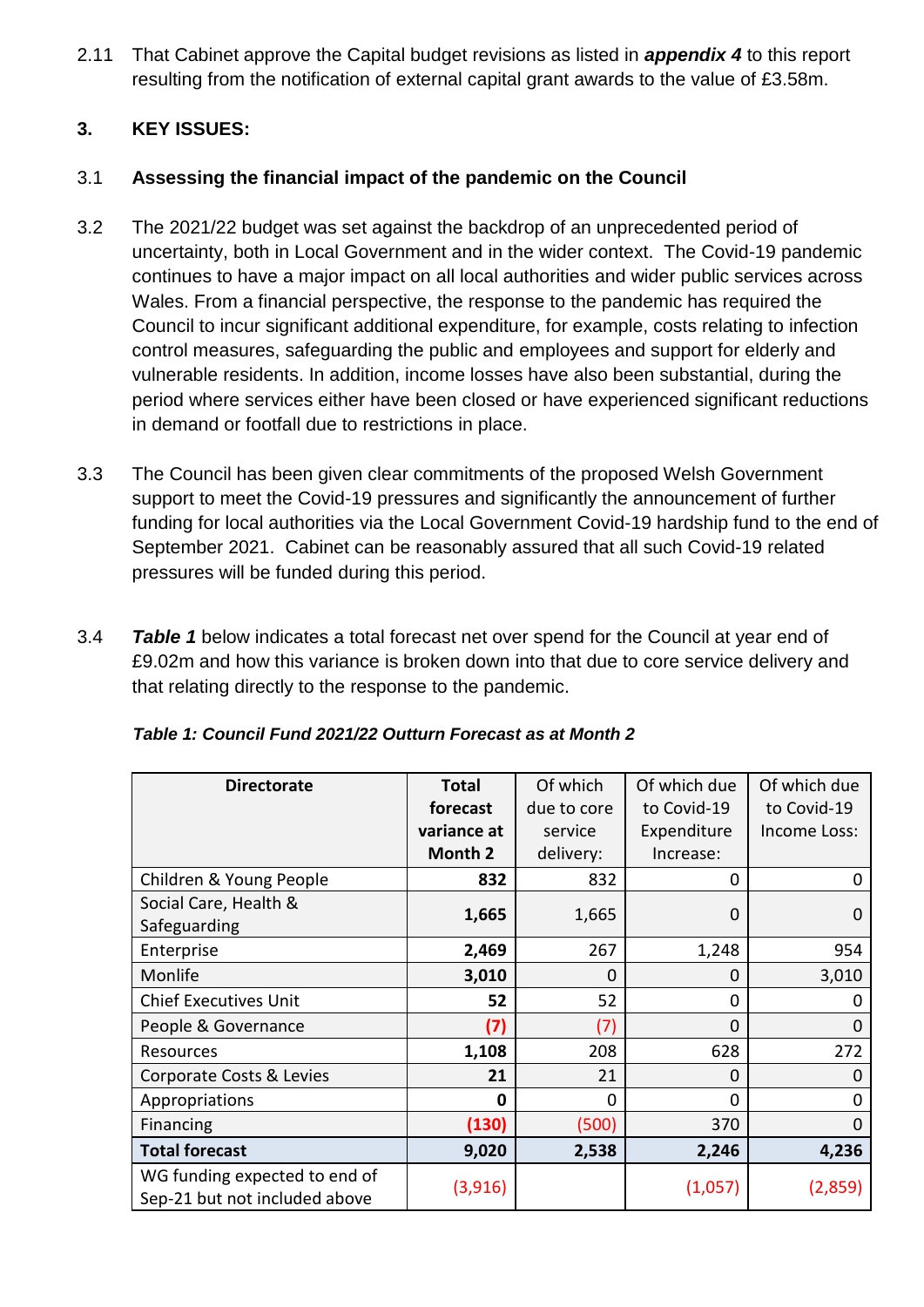| Pressure to be managed for the |       |       |       |       |
|--------------------------------|-------|-------|-------|-------|
| vear based on current WG C-19  | 5,104 | 2,538 | 1,189 | 1,377 |
| funding commitments            |       |       |       |       |

- 3.5 The forecast comprises expected additional costs of £2.246m and income losses of £4.236m directly related to the impact of Covid-19 on the Council, alongside a forecast 2.538m forecast over spend on core Council service delivery.
- 3.6 It is important to note that the combined forecast overspend of £6.482m relating specifically to the Covid-19 impact is presented on a prudent basis in so much that is displays a worst case scenario that does not take into account any of the further Welsh Government Hardship funding anticipated to partially meet the additional costs or reimbursement of income losses that have equally resulted.
- 3.7 The Council can be reasonably assured based on continued dialogue with Welsh Government and their current funding commitments, that all Covid-19 associated cost pressures and income losses eligible to be met by the Welsh Government Covid-19 Hardship fund will be funded to the end of September 2021. This would represent further funding of circa £3.916m, meaning a risk that a forecast sum of £2.566m would potentially need to be met by core Council funding if, as expected, Covid-19 related costs and income losses continue during the second half of the financial year.

|                                                            | £000    |
|------------------------------------------------------------|---------|
| Forecast expenditure directly attributable to Covid-19 for | 2,246   |
| 2021/22                                                    |         |
| Forecast shortfall in income due to Covid-19 impact for    | 4,236   |
| 2021/22                                                    |         |
| Total forecast pressure due to Covid-19 impact for 2021/22 | 6,482   |
| Expected funding from WG Hardship fund to end of           | (3,916) |
| September 2021                                             |         |
| Projected shortfall in funding to meet Covid-19 pressures  | 2.566   |

### *Table 2: Projected shortfall in income to fund Covid-19 pressures*

- 3.8 Whilst the Council is grateful for the funding commitments made to date by Welsh Government through the Covid-19 Hardship fund, it is imperative that the Council will look to make strong representations for further clarity on funding for the ongoing Covid-19 pressures post September 2021. As Covid-19 restrictions continue to ease some of these pressures are expected to fall away quickly, others will take some time to unwind and stabilise, whilst others will be of a more permanent nature brought about by strategic policy change enacted by Welsh Government.
- 3.9 The Council prudently set aside reserve funding at the end of 2019/20 and 2020/21 totalling £2.6m for specific Covid-19 related pressures which were yet to materialise, and in the event that funding commitments from Welsh Government fall short of meeting the additional expenditure and income losses incurred post September, this reserve funding will be available to mitigate the impact. Given the Councils comparatively low level of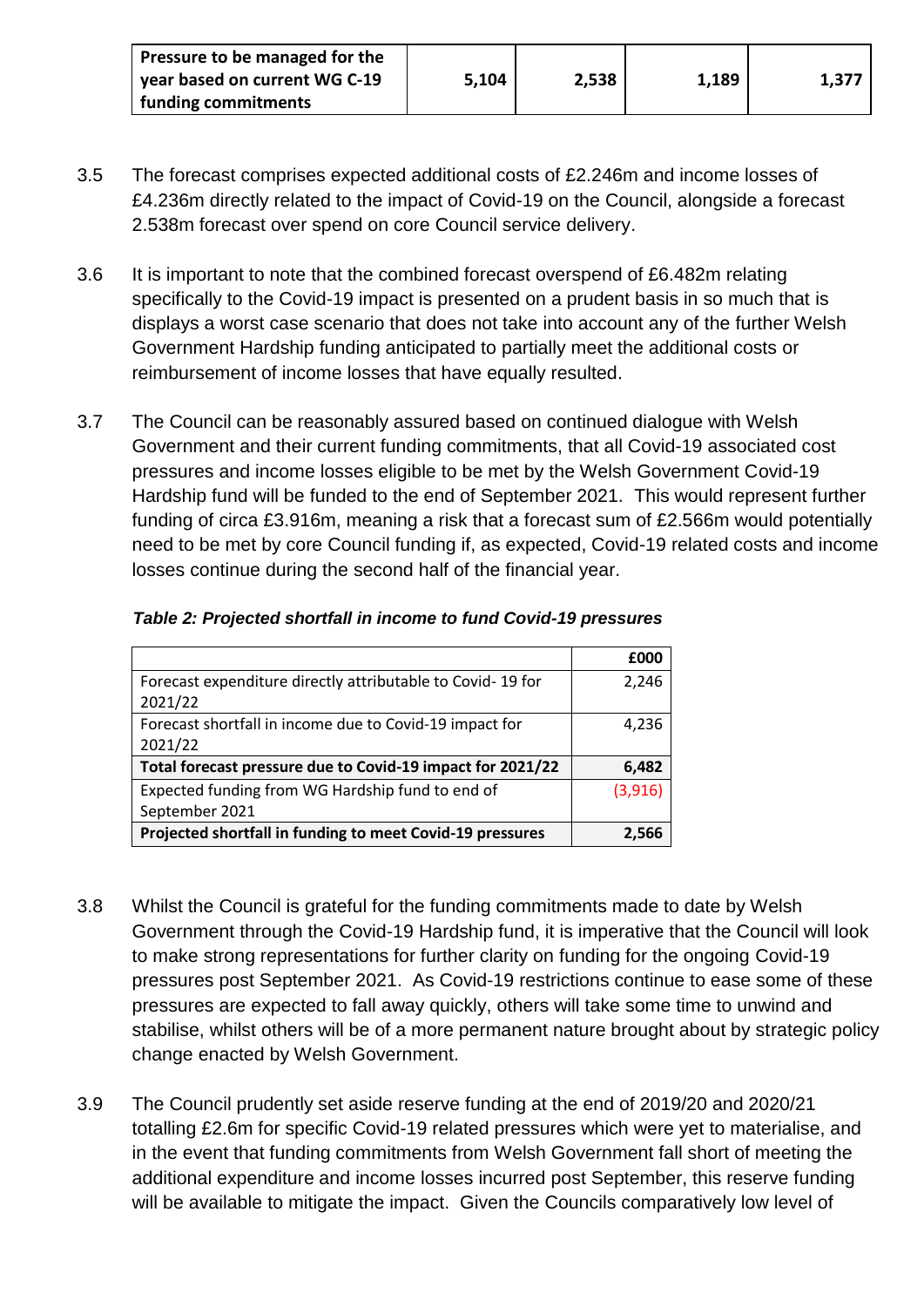reserve cover, and the financial challenges over the medium term and beyond, recourse to this funding should be seen as an absolute last resort after exhausting all other alternative possibilities. Therefore, it remains of critical importance that services manage budgets and expenditure tightly and take all opportunities to maximise income generation and bear down on cost. It is important that services do not become reliant upon WG support and develop strategies that allow them to emerge from the pandemic on a firm financial footing.

3.10 Just as importantly as managing the direct impacts of the pandemic on the Council, the wider and longer lasting indirect impact on Council services need to be considered, particularly in the areas of Homelessness, Children's services, Adult social care and Children's additional learning needs. There remains significant latent demand in these areas as a result of the ongoing societal impacts of the Covid-19 response and restrictions, and some of these impacts will take a significant period of time to unwind and the Council therefore needs to engage in careful discussions with Welsh Government around the management of this in the medium term. Alongside this Council services need to prepare to be adaptable and innovative in their response to these pressures materialising and not simply rely on traditional methods of mitigation or solely place reliance on further funding coming forward.

### 3.11 **Financial assessment of core service delivery**

- 3.12 As the Council continues to transition from the response phase of the pandemic it is important that Cabinet is kept informed as impacts are being assessed. The Council had already faced significant financial challenges in setting a balanced budget for 2021/22 and the pandemic has only accentuated the challenge. The budget round saw £10.3m of budget pressures accommodated, notably:
	- In full, all pay and pension-related spending pressures in our schooling system;
	- The increasing demand placed on children's social care services, adult social care and our children with additional learning needs budgets;
	- Significant service pressures within the passenger transport unit and within recycling and waste and that look to ensure that the Council supports and sustains key service delivery;
	- Investment that ensures that homeless people are provided adequate support, advice and accommodation in their time of need;
	- An ongoing commitment to recognise and value the contribution made by the workforce and ensuring that local government staff are paid no less than the minimum wage set by the Living Wage Foundation. And that as a result of the Cabinet decision in January 2021 is also extended to apprenticeship roles within the Council.
- 3.13 Despite accommodating the above pressures into the 2021/22 budget, at month 2 there are already significant in year core service pressures forecast of £2.54m, with many of these pressures developing in the same key areas that have been provided additional support in the budget. The principal pressures are within the areas of: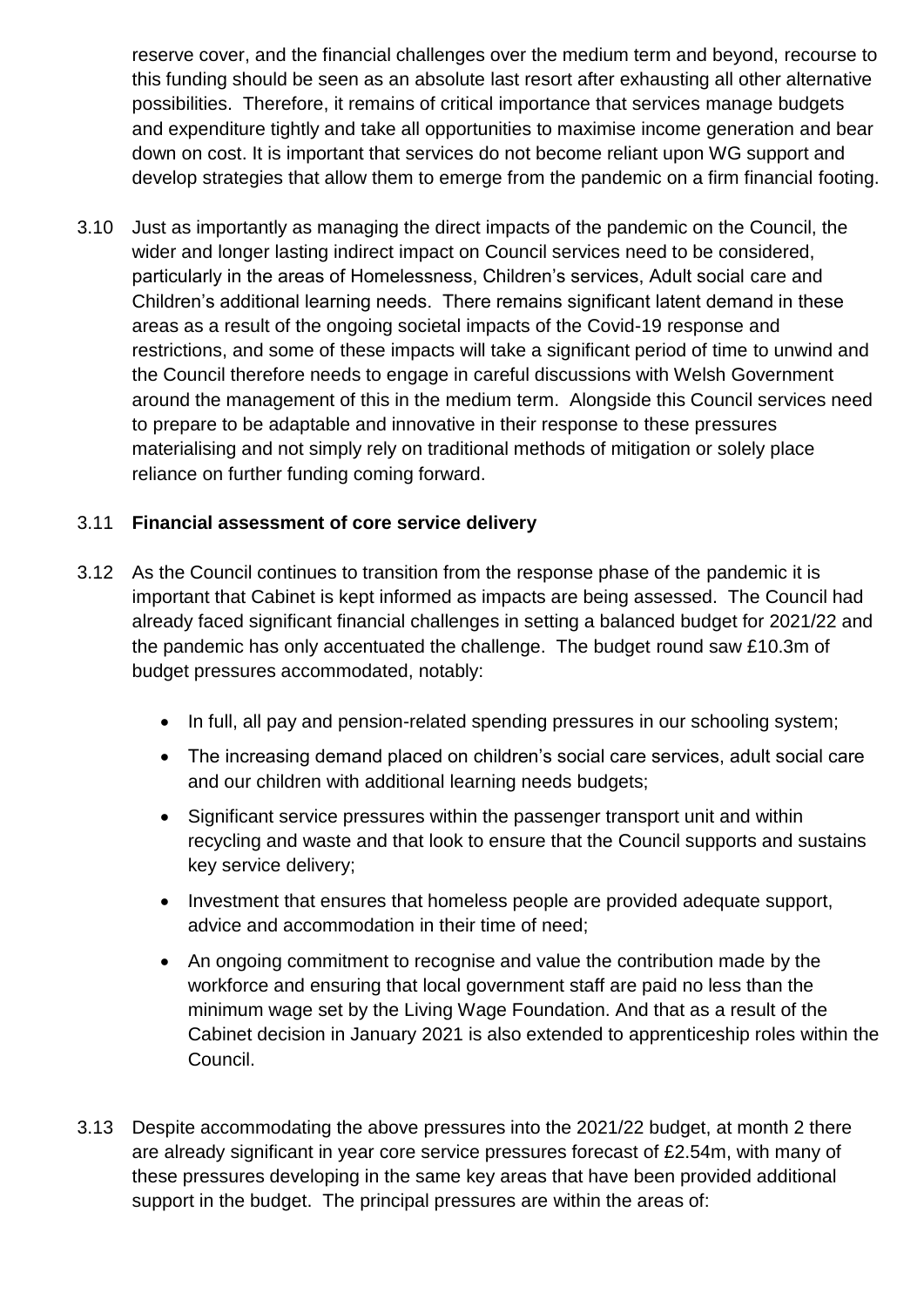- **Children's services £1,127k** Despite stabilisation in Children looked after numbers, new children have required high cost residential placements, as opposed to those leaving which have been more in the lower cost fostering/kinship/family placements. A recent legal case has also led to the need to pay kinship carers in line with foster carer rates, along with the increase in payment to foster carers due to increasing skills training.
- **Adults Services £536k** largely as a result of additional carer recruitment to our in house care at home service, and increased care packages in the South of the County.
- **Transport & Passenger Transport Unit (PTU) £470k** The cost of maintaining the authority's fleet has exceeded available budget and within PTU pressures remain that continue to be worked on as part of the PTU review and where implementation has been impacted by the pandemic.
- **Additional Learning Needs £830k** primarily due to a reduction in income from other LAs (£197k), additional support for pupils attending our own schools (£223k), and placement costs outside of our own schools (£373k).
- **Landlord services £158k** a shortfall against additional commercial income targets as an indirect consequence of the impact of Covid-19 and the current level of market and economic uncertainty.

These pressures are in part mitigated by out-performance of budgeted Council tax collection of £500k and importantly the overall outturn position continues to be supported by £2.2m of identified eligible expenditure to be funded from capital receipts under the flexible use of capital receipts directive. Reliance on these mitigations is a short term measure only and is clearly not sustainable over the medium term.

- 3.14 As the financial year progresses there will inevitably be further forecast budget savings identified and added to the budget forecast to mitigate those pressures outlined above. *Appendix 2* provides an analysis of both the significant forecast pressures and savings already identified at month 2.
- 3.15 It is important to note that the majority of the savings identified during the year to assist the in-year budget recovery are one-off savings and will not bring any further benefit to future year's budgets. Conversely, the majority of those pressures highlighted above are recurrent pressures and will need to be considered as part of the wider budget process for 2022/23 and beyond.
- 3.16 As we look to the remainder of the financial year, the key financial risk and uncertainty continues to be the amount of compensatory Welsh Government funding that the Council will receive for Covid-19 pressures. However, alongside this the outcome of pay negotiations for both teaching and non-teaching staff are awaited and will present a further pressure if pay awards are over and above the 1% budgeted for. Current indications are that we will see at the very least a 1.75% increase in pay for teachers with effect from September 2021 and a full year effect of at least a 1.5% increase in non-teaching staff. Welsh Government have been clear that no compensating funding is anticipated and given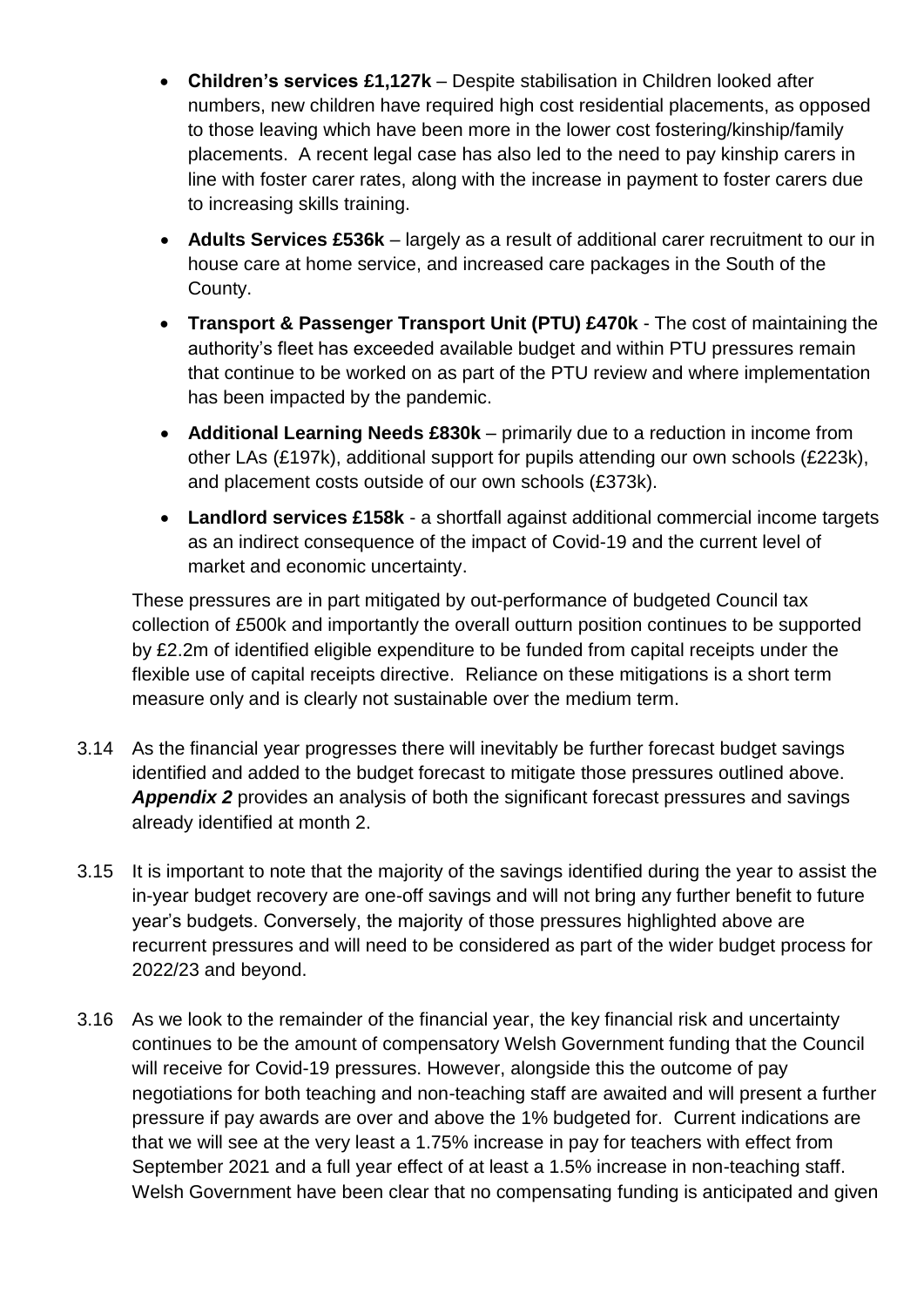that the Minister confirmed via the final settlement that this already took into account any subsequent pay award.

3.17 To that end the Senior Leadership Team will immediately look to implement a budget recovery plan recognising the risk that targeted and planned cost reductions will be challenging in the current operating environment and given that the Council will as always look to minimise impact on service delivery. As such, the early implementation of the recovery plan will be critical in enabling the Council to reduce the overall forecast deficit especially in light of the challenging budgetary position it finds itself in leading into 2022/23.

### 3.18 **Progress against mandated savings**

3.19 The 2021/22 budget included mandated savings totalling £4.734m and the progress against these is summarised in *table 3* below and in more detail in *appendix 3*.

| <b>Directorate</b>                  | 2021/22<br><b>Budgeted</b><br><b>Savings</b> | <b>Saving</b><br>achieved | <b>Delayed</b><br><b>Savings</b> | <b>Savings</b><br><b>Unachie-</b><br>vable | %<br><b>Achieved</b> |
|-------------------------------------|----------------------------------------------|---------------------------|----------------------------------|--------------------------------------------|----------------------|
|                                     | £0                                           | £0                        | £0                               | £0                                         |                      |
| <b>Children &amp; Young People</b>  | (1,510)                                      | (1, 313)                  | (197)                            | 0                                          | 87%                  |
| <b>Social Care &amp; Health</b>     | (874)                                        | (874)                     | $\Omega$                         | $\overline{0}$                             | 100%                 |
| <b>Enterprise</b>                   | (821)                                        | (821)                     | 0                                | 0                                          | 100%                 |
| <b>Monlife</b>                      | (100)                                        | (80)                      | 0                                | (20)                                       | 80%                  |
| <b>Resources</b>                    | (165)                                        | (165)                     | 0                                | 0                                          | 100%                 |
| <b>Chief Executives Unit</b>        | (32)                                         | (20)                      | (12)                             | $\mathbf 0$                                | 63%                  |
| <b>Corporate Costs &amp; Levies</b> | (1,508)                                      | (1,508)                   | 0                                | $\overline{0}$                             | 100%                 |
| <b>Appropriations</b>               | 275                                          | 275                       | $\Omega$                         | $\overline{0}$                             | 100%                 |
| <b>Total</b>                        | (4,734)                                      | (4,506)                   | (209)                            | (20)                                       | 95%                  |

*Table 3: Progress against mandated savings*

3.20 It is pleasing to note the forecast 95% delivery of mandated savings, especially in light of the ongoing challenges faced by services in the current operating conditions. Finance officers will continue to work with services to ensure that these savings are fully delivered as the year progresses and to look at options for delivering on savings indicated as delayed.

# 3.21 **School balances**

3.22 From a financial perspective, 2020/21 was an unprecedented year for schools who received several significant Welsh Government grants to support them and their pupils during a period of significant disruption to learning, and alongside this sustained periods of enforced closure during the financial year resulted in spending on core budgets being significantly curtailed. This resulted in the majority of schools bringing forward significant surplus balances into the 2021/22 financial year.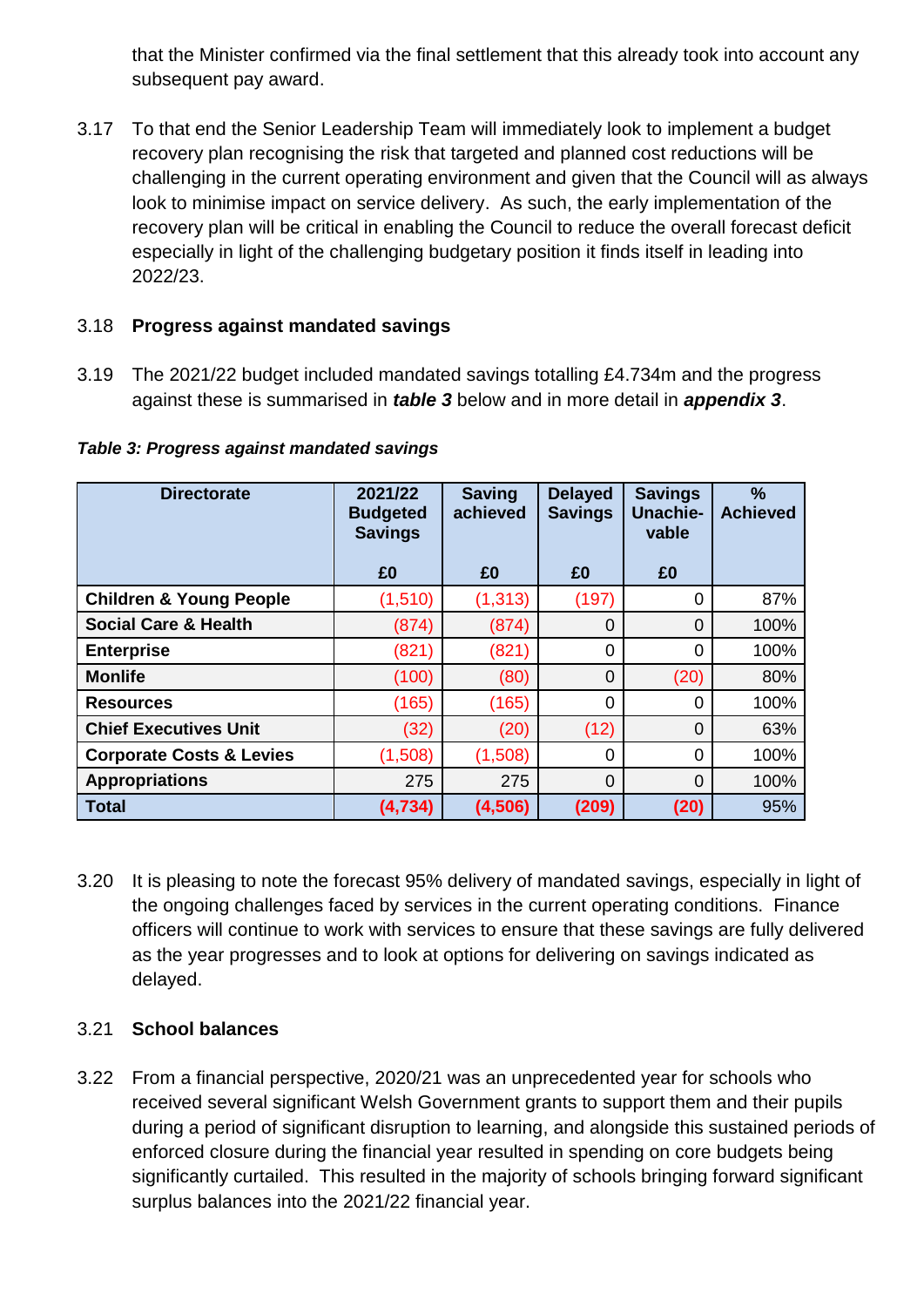3.23 The Authority required schools carrying significant surplus balances that were above levels guided by Welsh Government (£50k for a Primary, £100k for a Secondary) to provide investment plans setting out how they intended to spend the significant balances being held. These plans have subsequently been completed and assessed and has informed the budget monitoring process for month 2, with schools forecasting to draw on £1.782m of balances during the year, as shown in *table 4* below.

| <b>Draft Council Fund</b><br>Outturn 2021/22 -<br><b>School Balances</b><br><b>Summary outturn</b><br>position<br>at Month 2 | Opening<br><b>Reserves</b><br>(Surplus) /<br><b>Deficit</b><br><b>Position</b><br>2021/22<br>£000's | Draw /<br>(Contribution)<br>from $/$ (to)<br><b>School</b><br><b>Balances</b><br>@ Month 2<br>£'000 | <b>Forecast</b><br>Reserve<br><b>Balances at</b><br>2021/22<br>Outturn<br>£'000 |
|------------------------------------------------------------------------------------------------------------------------------|-----------------------------------------------------------------------------------------------------|-----------------------------------------------------------------------------------------------------|---------------------------------------------------------------------------------|
| <b>Cluster</b>                                                                                                               |                                                                                                     |                                                                                                     |                                                                                 |
| Abergavenny                                                                                                                  | (1, 158)                                                                                            | 309                                                                                                 | (849)                                                                           |
| Caldicot                                                                                                                     | (1,091)                                                                                             | 539                                                                                                 | (552)                                                                           |
| Chepstow                                                                                                                     | (349)                                                                                               | 516                                                                                                 | 167                                                                             |
| Monmouth                                                                                                                     | (794)                                                                                               | 457                                                                                                 | (338)                                                                           |
| Special                                                                                                                      | (26)                                                                                                | (39)                                                                                                | (65)                                                                            |
| <b>Total</b>                                                                                                                 | (3, 418)                                                                                            | 1,782                                                                                               | (1,636)                                                                         |

#### *Table 4: Forecast movement school balances for 2021/22*

3.24 Irrespective of the significant one-off funding given to schools at the end of 2020/21, it is clear that the inherent structural budget deficits that have led to a significant number of schools being in deficit over the past few years remain and these will require resolution regardless. It is expected that the additional funding made available to those schools will allow a period of transition and as to allow those underlying budgetary issues to be rectified without impacting on educational standards.

### 3.25 **Capital outturn forecast**

- 3.26 The capital expenditure outturn detailed in *appendix 1* shows a balanced budget with currently no under or over spends being forecast mainly due to expenditure plans still needing to be refined given the early stage in the financial year. Given the significant budget of £79.2m there is clearly a risk of slippage in the programme as the year progresses. This risk is enhanced by a change in Senior Management positions within the Property Management structure and continuing delays in contracting work due to Covid-19 restrictions which are expected to have an impact on investment plans during the year, however this will take some time to become apparent.
- 3.27 The forecast movement in capital receipts balances for the year is shown below. Whilst overall balances on the face of it are healthy, there remains the risk that forecast receipts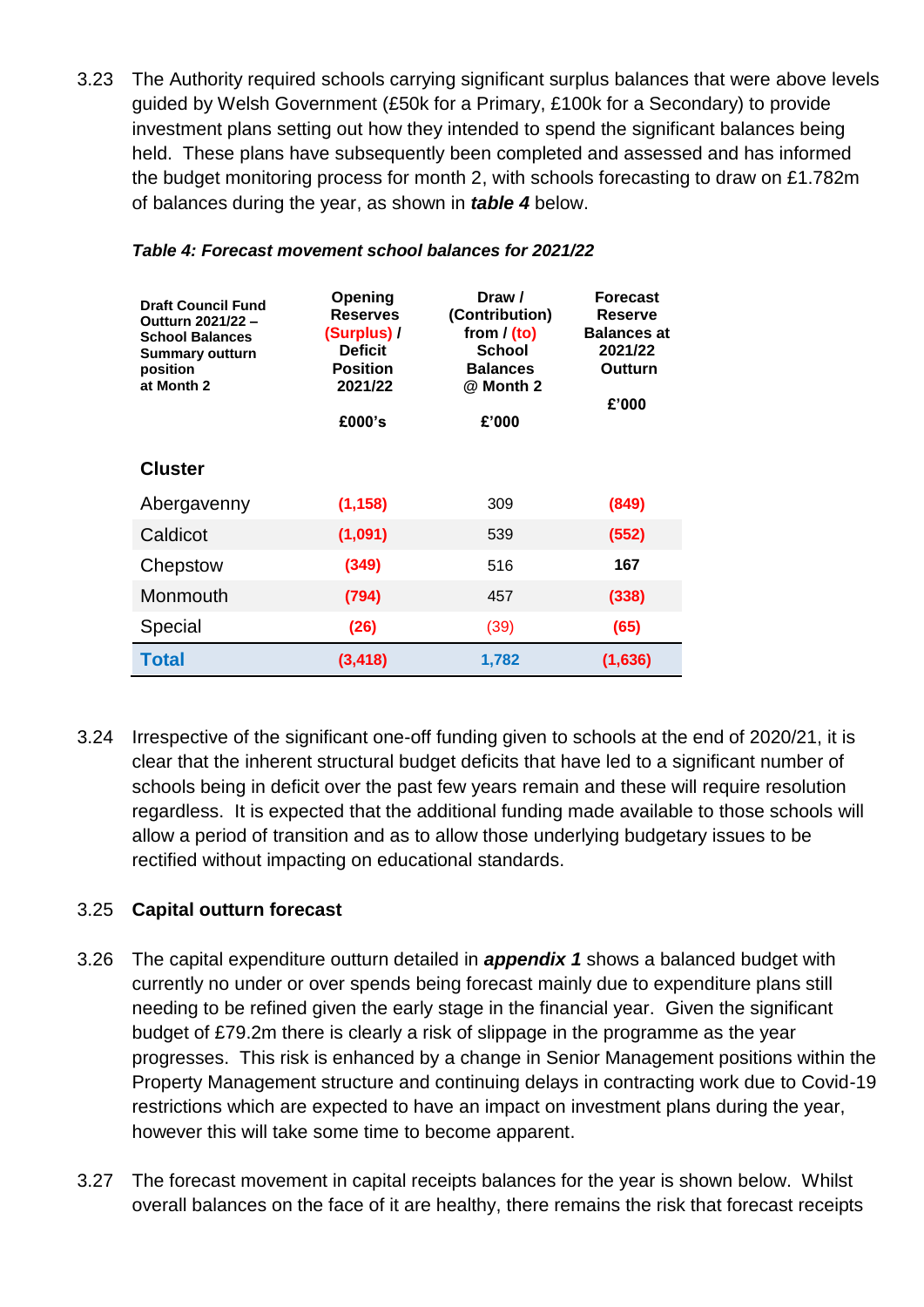for 2022/23 onwards are at comparatively low levels, and combined with the fact that receipts are continuing to be used to subsidise the revenue budget through capitalisation direction means that the scope for further capital investment will be limited.

|                                                              | 2021/22<br>£000 | 2022/23<br>£000 | 2023/24<br>£000 | 2024/25<br>£000 | 2025/26<br>£000 |
|--------------------------------------------------------------|-----------------|-----------------|-----------------|-----------------|-----------------|
| Balance as at 1st April                                      | 9,581           | 15,550          | 15,162          | 14,076          | 12,989          |
| Capital receipts used for financing                          | (2,059)         | (684)           | (684)           | (684)           | (684)           |
| Capital receipts used to support<br>capitalisation direction | (2,208)         | (2,208)         | (507)           | (507)           | (507)           |
| Capital receipts Received or<br>Forecast                     | 10,236          | 2,504           | 104             | 104             | 104             |
| <b>Forecast Balance as at 31st</b><br><b>March</b>           | 15,550          | 15,162          | 14,076          | 12,989          | 11,902          |

#### *Table 5: Forecast movement in capital receipt balances*

# **4 OPTIONS APPRAISAL**

- 4.1 This report provides an update on the current financial situation and the challenges facing the Council now and over the medium term. It has been prepared at a time of great uncertainty as the Council still transitions from the emergency response phase of the Covid-19 pandemic towards a period of recovery.
- 4.1 The outturn forecast that has been prepared for consideration is predicated on assumptions that have been independently assessed by budget holders and subsequently reviewed as part of the budget monitoring process. These assumptions don't look to represent a policy position that Cabinet is looking to take on when services are re-opening, either fully or in a more limited capacity, or how services are looking to respond to the changing demands. Rather they represent a reasoned assessment of the impact on services in year based on known information, anticipated future changes and estimates.
- 4.2 By far the greatest uncertainty that exists is the level of Welsh Government funding to be received to offset additional costs incurred in responding to the Covid-19 emergency response and the significant income losses that have resulted where services have ceased as a result of the lockdown restrictions in place. Current funding commitments from Welsh Government are due end in September 2021 and the council will continue to will look to make strong representations for further clarity on funding for the ongoing Covid-19 pressures for the remainder of the financial year.

# **5 EVALUATION CRITERIA**

5.1 This forecast outturn report represents an assessment of the forecast for the 2021/22 financial year based on only two months of data. More so than ever the combination of the impact of the Cvoid-19 pandemic and the fact that it is only part way through the financial year, and combined with the uncertainties on the level of Welsh Government funding support, means that a level of risk uncertainty should be attributed to the forecast.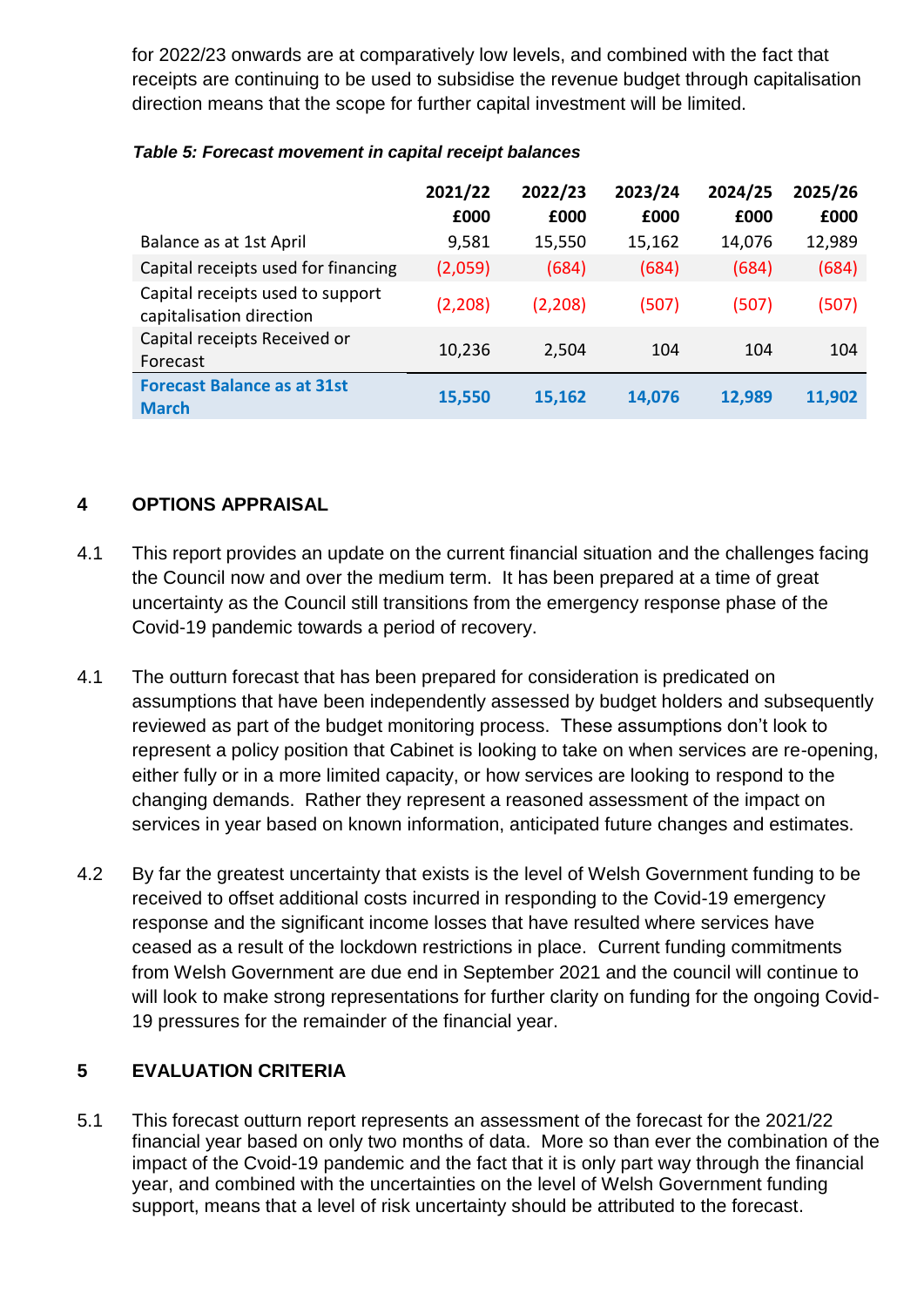- 5.2 There is an increased level of comfort that Welsh Government funding will meet additional costs and losses of income brought about by the response to and the impact of the pandemic to the end of September 2021. However, this continues to represent a risk that will only be mitigated by monthly and quarterly submissions to Welsh Government being agreed. And furthermore and beyond those impacts resulting from Covid-19 there exists a number of significant cost pressures that need to be managed regardless.
- 5.3 The Council has traditionally maintained formal reporting to Cabinet at month 2, month 5 and outturn, with more frequent budget monitoring information being undertaken at a departmental level and reported to management and the Strategic Leadership Team. More regular formal reporting to Cabinet is considered necessary only where circumstances necessitate it. Therefore, and as a result of the continuing significant financial challenges facing the Council as a result of the pandemic, there will be more frequent reporting of the in-year revenue and capital outturn forecast. Formal reporting will take place at months 2, 5, 7, 9 and outturn. There will be no formal reporting of the month 11 outturn forecast as the financial year-end will have already taken place by the time the report has been prepared.
- 5.4 The update of the Medium Term Financial Plan (MTFP) and the development of the budget proposals for 2022/23 and the medium term are expected to be significantly challenging. There remains funding uncertainty given that the UK Government has only undertaken a one-year Comprehensive Spending Review which consequently does not enable Welsh Government to provide any additional certainty around indicative budget settlements for Welsh local authorities in future years.
- 5.5 The Council will also need to consider the wider and longer lasting indirect impact on Council services, particularly in the areas of Homelessness, Children's services, Adult social care and Children's additional learning needs. There remains significant latent demand in these areas as a result of the ongoing societal impacts of the Covid-19 response and restrictions, and some of these impacts will take a significant period of time to unwind and the Council therefore needs to engage in careful discussions with Welsh Government around the management of this in the medium term.

# **6 REASONS:**

- 6.1 To ensure that the gravity of the financial challenges facing the Council are understood and that reasonable actions are being taken to safeguard the ongoing financial sustainability of the Council.
- 6.2 To provide a timely update on the current financial circumstances and challenges resulting from the Covid-19 pandemic and that will in turn lead to the Council needing to plan and plot a revised course to ensure it remains financially sustainable into the future.

# **7 RESOURCE IMPLICATIONS:**

7.1 The resource implications of the current in-year forecast outturn are contained in this report and the attached appendices. At its worst the forecast outturn exhibits an over spend of £9.02m. However Welsh Government Covid-19 support funding is expected to cover a significant amount of this although it remains unclear as to how far that will extend.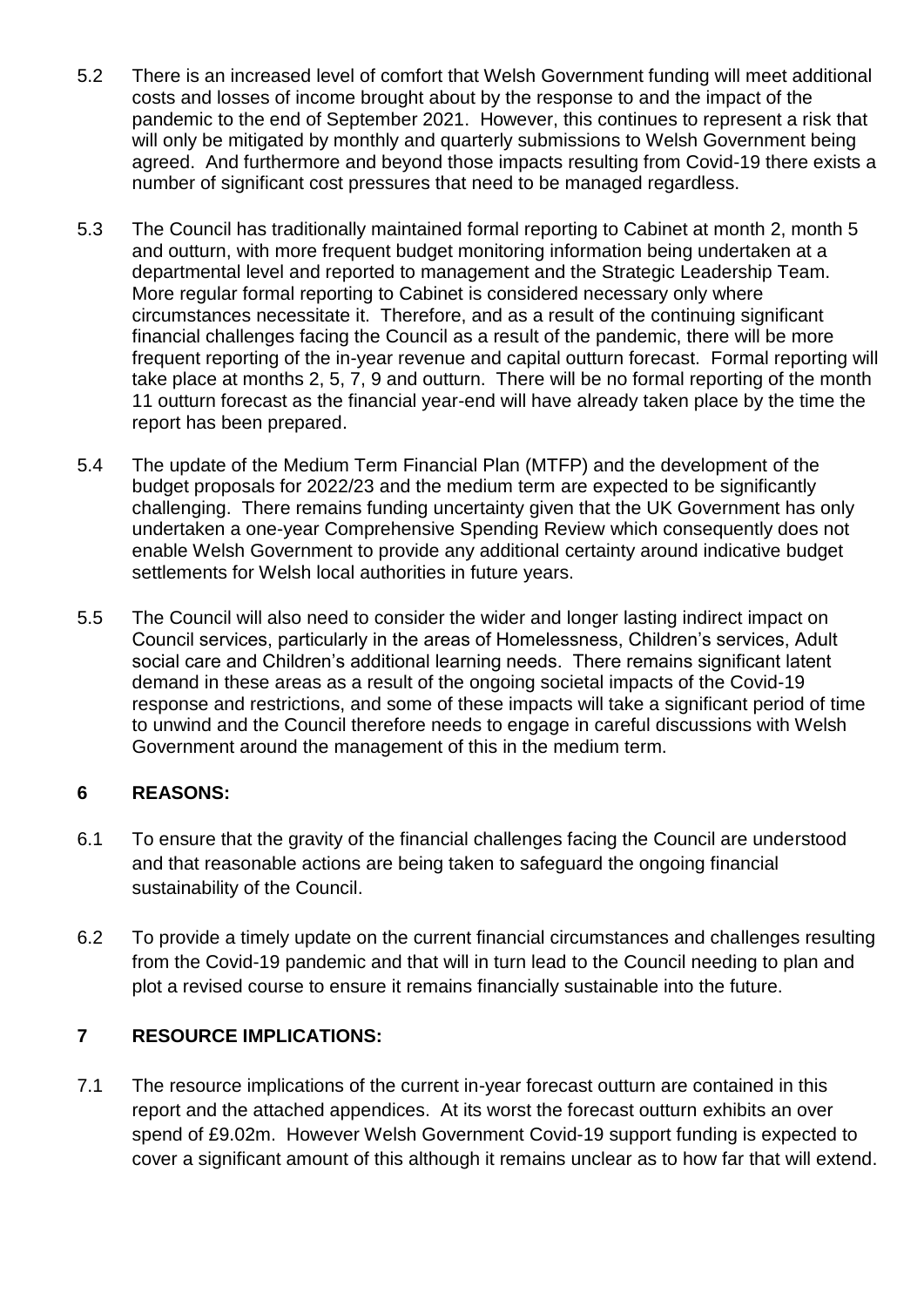- 7.2 The financial challenges facing the Council and resulting from the Covid-19 pandemic are significant in the current year and will undoubtedly be a feature of the next 4 years of the MTFP. Not just for this Council but all councils across Wales and the UK. The Council is having to incur significant costs in its response effort and this will continue as it transitions towards recovery. Furthermore and resulting from the restrictions that UK Government and Welsh Government have had to put in place to contain the spread of the virus we are suffering significant shortfalls in our income levels. Some of these will return more quickly than others as services are able to be safely turned back on.
- 7.3 In terms of how the Council will respond to the challenges faced in the current year and over the medium term this will very much depend on the level of compensating funding received from Welsh Government and the flexibilities afforded to Welsh local authorities to spread the impact over more than one financial year.
- 7.4 The Council is working on the basis that it will be fully funded by Welsh Government. However, there is clearly a risk that this will not happen and beyond this there are significant non Covid-19 pressures being managed.
- 7.5 The more immediate step will be to engage a budget recovery plan recognising the risk that targeted and planned cost reductions will be challenging in the current operating environment and given that the Council will as always look to minimise impact on service delivery. As such, the early implementation of the recovery plan will be critical in enabling the Council to reduce the overall forecast deficit especially in light of the challenging budgetary position it finds itself in leading into 2022/23.
- 7.6 There are resultant consequences for the MTFP and the budget process for 2022/23 and these will be developed in parallel and feed into the normal budget cycle and process.

# **8 EQUALITY AND FUTURE GENERATIONS EVALUATION (INCLUDES SOCIAL JUSTICE, SAFEGUARDING AND CORPORATE PARENTING):**

- 8.1 This report provides Members with information on the forecast revenue and capital outturn position of the Authority and carries no decisions. There are therefore no equality of future generations' implications directly arising from this report.
- 8.2 Any such impacts will be fully considered subsequently when Council receives details the budget recovery plan and revised budget proposals.

# **9 CONSULTEES:**

Senior Leadership Team **Cabinet** 

### **10 BACKGROUND PAPERS:**

*Appendix 1* – Detailed revenue and capital forecast outturn statement – month 2 *Appendix 2* – Service variance analysis *Appendix 3* – Progress against budgeted savings